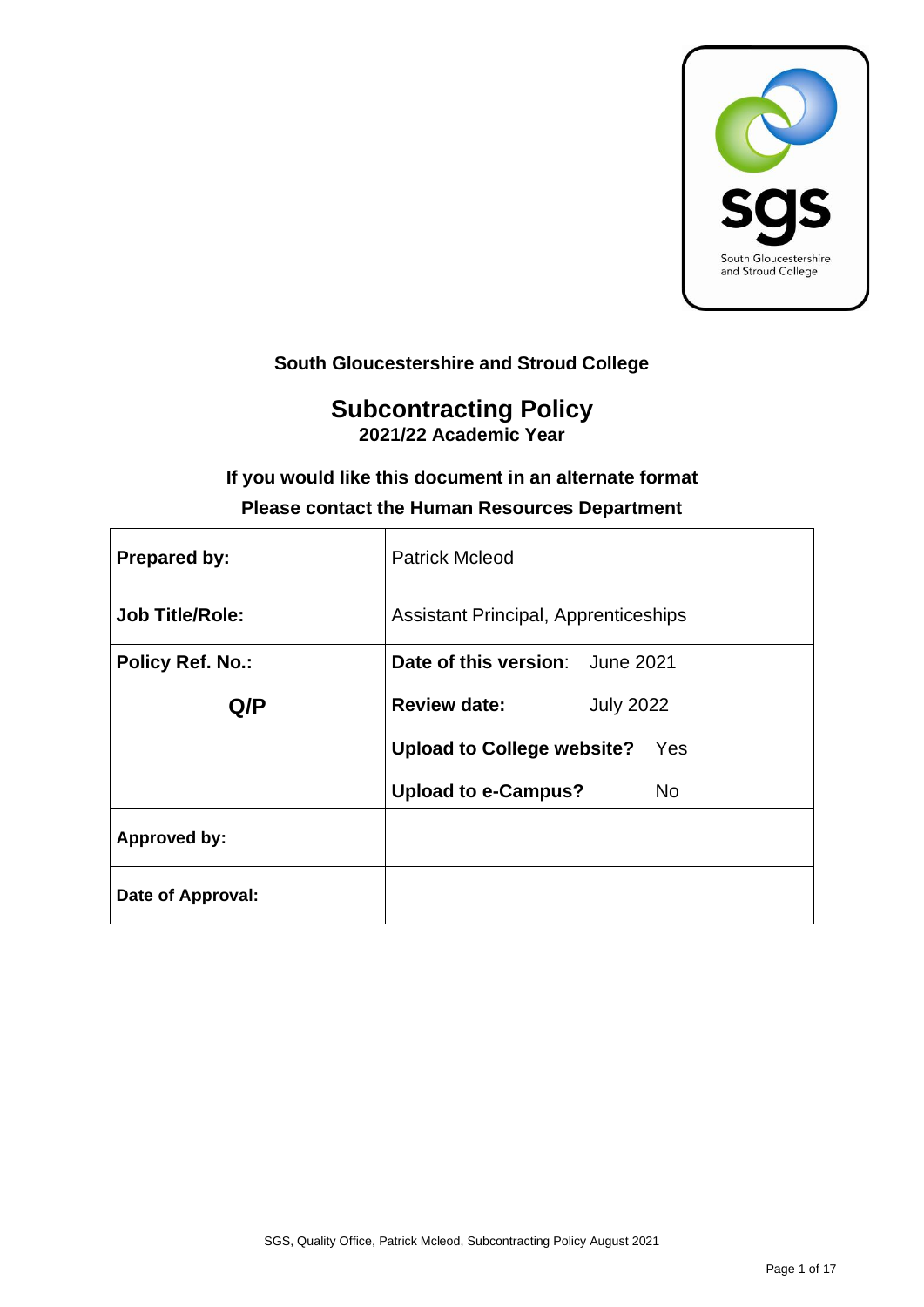| Main aim and purpose of<br>To outline the College's policy on service subcontracting<br>the policy:          |                                                  |              |                                     |                       |                     |                    |                                  |                   |                                                                                                  |
|--------------------------------------------------------------------------------------------------------------|--------------------------------------------------|--------------|-------------------------------------|-----------------------|---------------------|--------------------|----------------------------------|-------------------|--------------------------------------------------------------------------------------------------|
|                                                                                                              |                                                  |              |                                     |                       |                     |                    |                                  |                   |                                                                                                  |
| Is this policy (or its                                                                                       | This policy development                          |              |                                     |                       | Implementation      | Implementation of  |                                  | Implementation of |                                                                                                  |
| constituent parts)                                                                                           | will assist in the                               |              |                                     |                       | of this policy will | this policy will   |                                  | this policy will  |                                                                                                  |
| relevant to a general                                                                                        | elimination of unlawful<br>discrimination and/or |              |                                     |                       | promote equal       | promote positive   |                                  | promote good      |                                                                                                  |
| equality duty?                                                                                               |                                                  |              |                                     |                       |                     | opportunities for  | attitudes and                    |                   | relations between                                                                                |
| (please tick)                                                                                                |                                                  |              | harassment of identified            |                       |                     | identified groups? | participation                    |                   | groups?                                                                                          |
|                                                                                                              | groups?<br>✓                                     |              |                                     | $\checkmark$          |                     | between groups?    |                                  |                   |                                                                                                  |
| Age<br><b>Disability</b>                                                                                     | ✓                                                |              |                                     | $\checkmark$          |                     |                    |                                  |                   |                                                                                                  |
| <b>Gender Reassignment</b>                                                                                   |                                                  | ✓            |                                     |                       | $\checkmark$        |                    |                                  |                   |                                                                                                  |
| <b>Race or Ethnicity</b>                                                                                     |                                                  | ✓            |                                     | $\checkmark$          |                     |                    |                                  |                   |                                                                                                  |
| <b>Religion or Belief</b>                                                                                    |                                                  | ✓            |                                     | $\checkmark$          |                     |                    |                                  |                   |                                                                                                  |
| <b>Marriage</b>                                                                                              |                                                  |              |                                     | $\checkmark$          |                     |                    |                                  |                   |                                                                                                  |
| <b>Pregnancy/Maternity</b>                                                                                   |                                                  | ✓            |                                     |                       | $\checkmark$        |                    |                                  |                   |                                                                                                  |
| <b>Sex</b>                                                                                                   |                                                  | $\checkmark$ |                                     |                       | $\checkmark$        |                    |                                  |                   |                                                                                                  |
| <b>Sexual Orientation</b>                                                                                    |                                                  | ✓            |                                     |                       | $\checkmark$        |                    |                                  |                   |                                                                                                  |
| <b>Carers/ Care givers</b>                                                                                   |                                                  | ✓            |                                     |                       | ✓                   |                    |                                  |                   |                                                                                                  |
| <b>Persons in care</b>                                                                                       |                                                  | ✓            |                                     |                       | $\checkmark$        |                    |                                  |                   |                                                                                                  |
| Specify any groups for which there is evidence or reason to believe that some groups or individuals could be |                                                  |              |                                     |                       |                     |                    |                                  |                   |                                                                                                  |
|                                                                                                              |                                                  |              |                                     | affected differently: |                     |                    |                                  |                   |                                                                                                  |
|                                                                                                              |                                                  |              |                                     |                       |                     |                    |                                  |                   |                                                                                                  |
|                                                                                                              |                                                  |              |                                     |                       |                     |                    |                                  |                   |                                                                                                  |
| How much evidence is                                                                                         |                                                  |              |                                     |                       |                     |                    |                                  |                   |                                                                                                  |
| there:                                                                                                       | <b>None</b>                                      |              | A little                            |                       | Some                |                    | A lot                            |                   |                                                                                                  |
|                                                                                                              |                                                  |              |                                     |                       |                     |                    |                                  |                   |                                                                                                  |
| Is there any concern                                                                                         | $\Box$                                           |              |                                     |                       | $\checkmark$        |                    | L                                |                   | Ш                                                                                                |
| that the policy may                                                                                          |                                                  |              |                                     | A little              |                     |                    |                                  | A lot             |                                                                                                  |
| operate in a                                                                                                 | <b>None</b>                                      |              |                                     |                       |                     | Some               |                                  |                   |                                                                                                  |
| discriminatory way?                                                                                          | ✓                                                |              |                                     | Ш                     |                     | $\Box$             |                                  | $\Box$            |                                                                                                  |
|                                                                                                              |                                                  |              |                                     |                       |                     |                    |                                  |                   |                                                                                                  |
|                                                                                                              |                                                  |              |                                     |                       |                     |                    |                                  |                   |                                                                                                  |
| Assessed relevance to                                                                                        |                                                  |              |                                     |                       |                     |                    |                                  |                   |                                                                                                  |
| equality (tick one row                                                                                       | High                                             | Med          | Low                                 | <b>None</b>           |                     |                    | Brief reason for this assessment |                   |                                                                                                  |
| only)                                                                                                        |                                                  |              | $\checkmark$                        |                       |                     |                    |                                  |                   |                                                                                                  |
| Age<br><b>Disability</b>                                                                                     |                                                  |              | $\checkmark$                        |                       |                     |                    |                                  |                   |                                                                                                  |
|                                                                                                              |                                                  |              | $\checkmark$                        |                       |                     |                    |                                  |                   |                                                                                                  |
| <b>Gender Reassignment</b>                                                                                   |                                                  |              | ✓                                   |                       |                     |                    |                                  |                   |                                                                                                  |
| Race or Ethnicity                                                                                            |                                                  |              | ✓                                   |                       |                     |                    |                                  |                   |                                                                                                  |
| <b>Religion or Belief</b>                                                                                    |                                                  |              |                                     | $\checkmark$          |                     |                    |                                  |                   |                                                                                                  |
| Marriage                                                                                                     |                                                  |              | $\checkmark$                        |                       |                     |                    |                                  |                   |                                                                                                  |
| <b>Pregnancy/ Maternity</b>                                                                                  |                                                  |              | $\checkmark$                        |                       |                     |                    |                                  |                   |                                                                                                  |
| Sex<br><b>Sexual Orientation</b>                                                                             |                                                  |              | $\checkmark$                        |                       |                     |                    |                                  |                   |                                                                                                  |
|                                                                                                              |                                                  |              | $\checkmark$                        |                       |                     |                    |                                  |                   |                                                                                                  |
| Carers/ Care givers                                                                                          |                                                  |              |                                     |                       |                     |                    |                                  |                   |                                                                                                  |
|                                                                                                              |                                                  |              |                                     |                       |                     |                    |                                  |                   |                                                                                                  |
| What is the next step?<br>(tick one only)                                                                    |                                                  |              | What priority level is this policy? |                       |                     |                    |                                  |                   | Has the Policy been sent for Full EQIA, or do you<br>believe the policy should have a Full EQIA? |
|                                                                                                              |                                                  |              |                                     |                       |                     |                    |                                  |                   |                                                                                                  |
|                                                                                                              | High $\Box$                                      |              | Medium V                            | Low $\square$         |                     |                    | Yes $\square$                    |                   | No √                                                                                             |
|                                                                                                              |                                                  |              |                                     |                       |                     |                    |                                  |                   |                                                                                                  |
| I am satisfied that an initial screening has been carried out on this policy/procedure and a full Impact     |                                                  |              |                                     |                       |                     |                    |                                  |                   |                                                                                                  |
|                                                                                                              |                                                  |              | <b>Assessment is not required</b>   |                       |                     |                    |                                  |                   |                                                                                                  |
|                                                                                                              |                                                  |              |                                     |                       |                     |                    |                                  |                   |                                                                                                  |

*Completed by:* **Gavin Murray** *Position: Head of Quality, Learning Resources & Performance Date: 06/09/2017*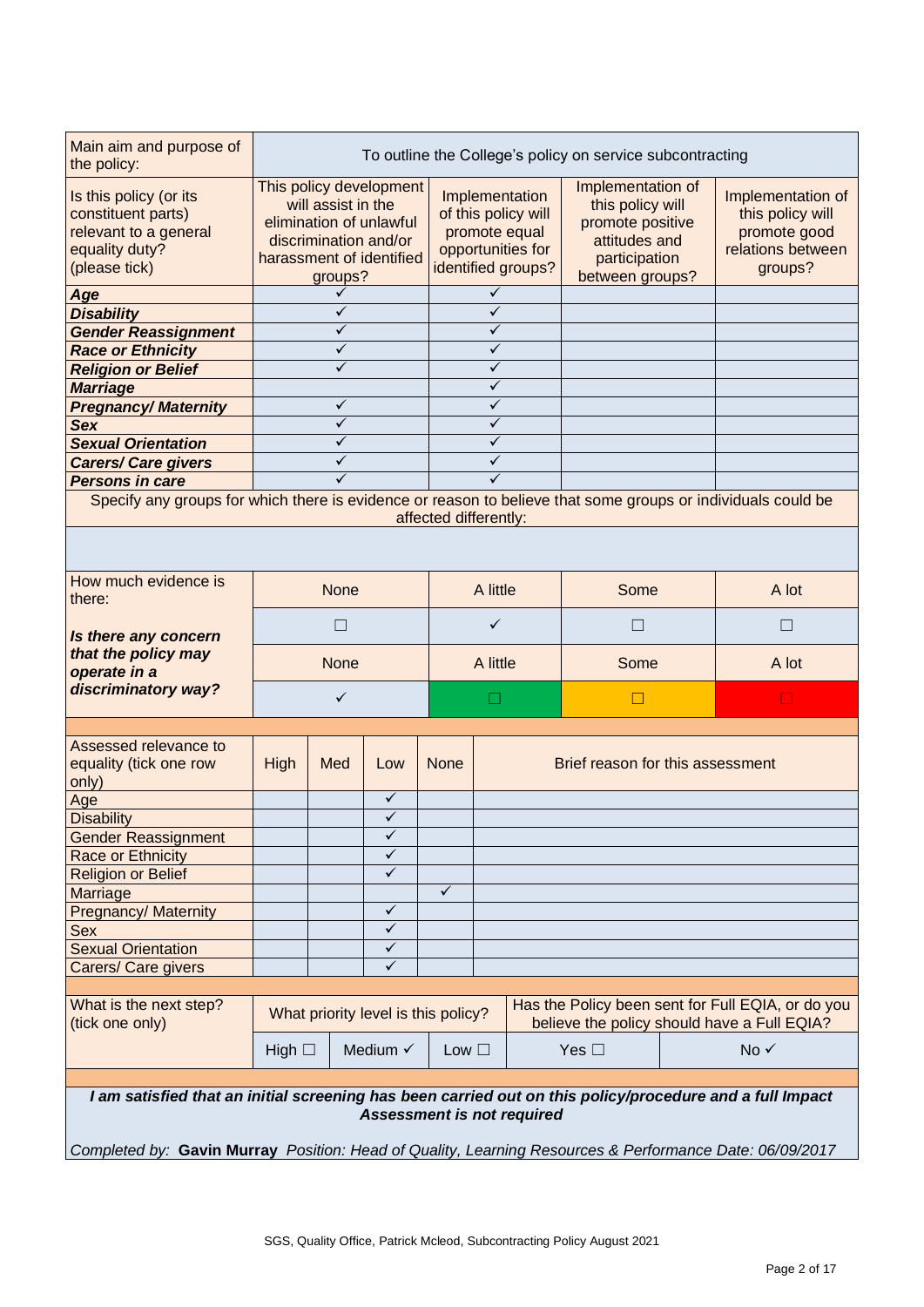# **Subcontracting Policy**

# **1. Policy intent**

- 1.1. This Policy explains the approach to Subcontracting at South Gloucestershire and Stroud College (SGS) and the arrangements between SGS and organisations who the College pay to deliver training on its behalf (subcontractors)
- 1.2. This Policy is not a contract. SGS will hold legal contracts with all subcontractors and will only subcontract with organisations which are legal entities
- 1.3. The Policy is now a mandatory requirement that must be in place prior to participating in any subcontracting activity. It is reviewed annual by the Corporation and published on the college website.
- 1.4. The content of this Policy has been developed in line with ESFA Subcontracting rules
- 1.5. All subcontracting arrangements will be manged in accordance with the ESFA rules and guidance in place at the time, including any in-year updates to the rules and/or guidance

# **2. Scope**

- 2.1.The intended audience is all SGS staff involved with subcontracting arrangements, including management and governor oversight, and other stakeholders including subcontract partners
- 2.2.The policy applies to all SGS subcontracted delivery

# **3. Procedures**

- 3.1.1. Supply chain management activities comply with the principles of best practice in the skills sector.
- 3.1.2. The college will at all times undertake fair and transparent procurement activities, conducting robust due diligence procedures on potential subcontractors to ensure compliance and to ensure the highest quality of learning delivery is made available, demonstrating value for money and a positive impact on learner lives
- 3.1.3. The funding that is retained by the college will be related to the costs of administering the subcontracted provision, due-diligence checks and quality assuring the provision, ensuring the college is able to meet its obligations to the ESFA and complying with the ESFA rules on subcontracting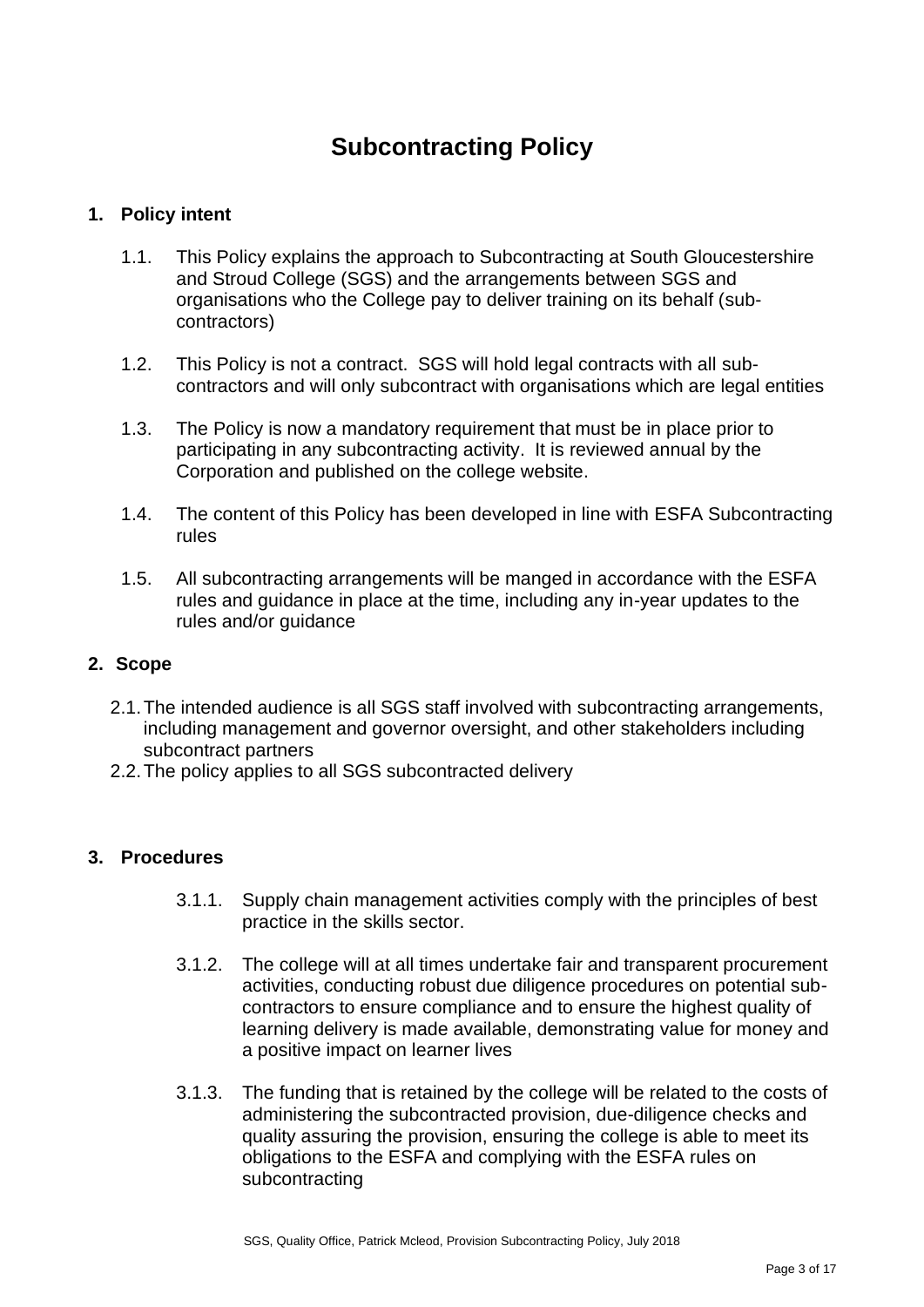- 3.1.4. Where disputes between supply chain partners cannot be resolved through mutually agreed internal resolution procedures, the college will submit to independent outside arbitration or mediation and abide by its findings.
- 3.1.5. Contract documents will require both parties to adhere to the letter and spirit of contracts or partnerships. Signatories therefore commit that all discussions, communications, negotiations and actions undertaken to build, maintain and develop supply chains will be conducted in good faith in accordance with best practice

# **4. Objectives**

- 4.1. SGS College has a strategic aim to minimise the level of subcontracting entered into. The College aims to use its funding allocations to support our local learners, employers and communities through direct delivery
- 4.2. Minimising levels of subcontracting also reduces the college exposure to risk of poor performance by other organisations.

#### **5. Rationale for subcontracting**

- 5.1. SGS will, in the first instance, consider direct delivery. However, the College recognises the benefits that effective subcontracting can bring in extending the range and accessibility of provision for learners and employers and will consider sub-contracting to enhance opportunities in the following circumstances:
	- 5.1.1. Where our existing employers or learners require additional provision which is beyond our existing scope or capacity
	- 5.1.2. To enhance opportunities for disadvantaged groups of learners
	- 5.1.3. Where subcontracting will allow us to capacity-build in new sectors or territories to allow us to move to a position of direct delivery or to grow income such as apprenticeship funding
	- 5.1.4. For very specialist or niche provision which the college would not be able to adequately resource.
	- 5.1.5. Where funding has been awarded for Partnership Delivery such as European Social Fund (ESF) projects
	- 5.1.6. For the Diploma in Sporting Excellence (DiSE) where learner eligibility is under the control of the sport National Governing Body (NGB) as only the NGB in combination with a high-performance club can support the DiSE elite athlete programme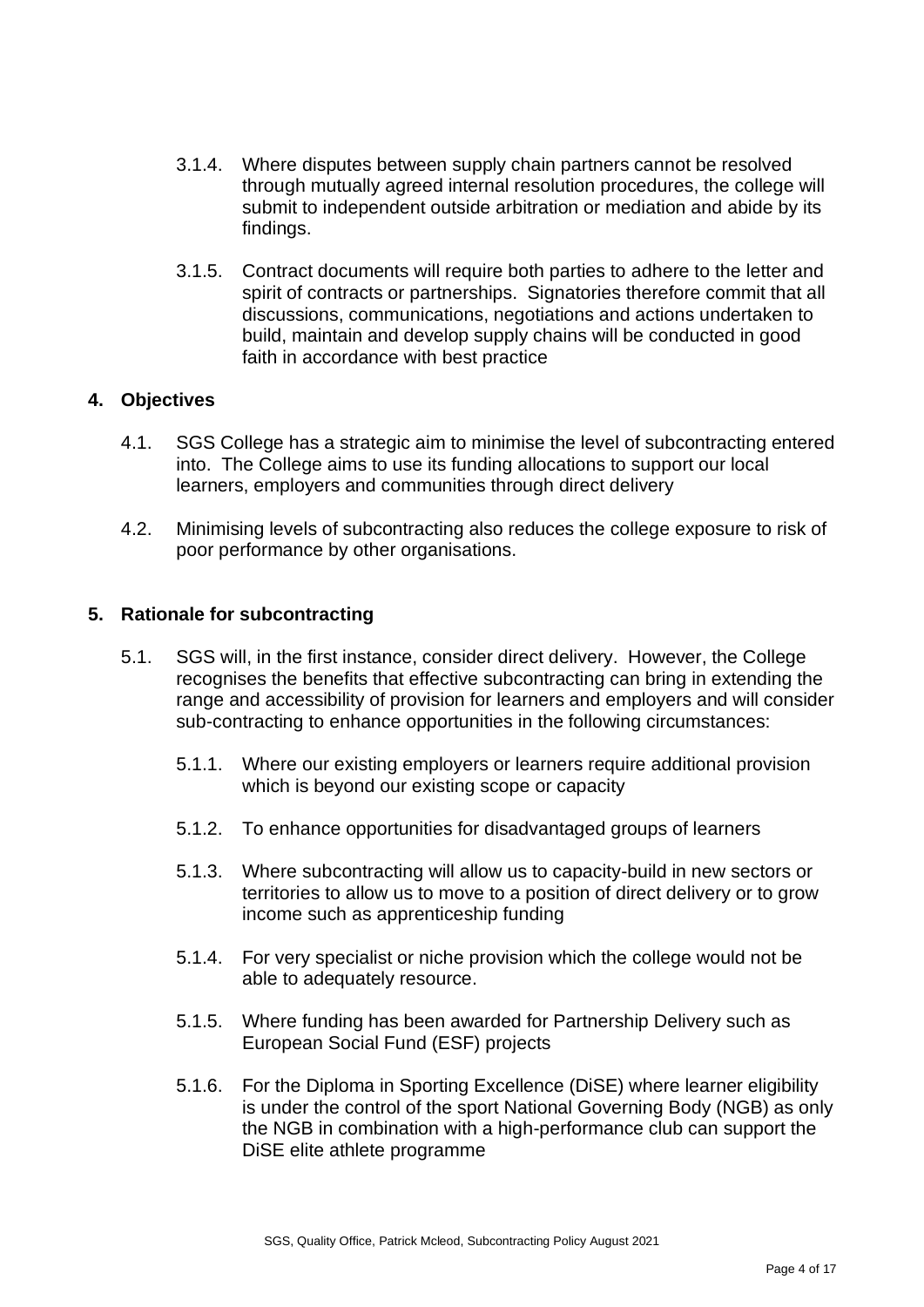#### 5.2. **How we select and appoint our sub-contractors**

- 5.2.1. In selecting our partner providers, we will consider the following:
	- 5.2.1.1. Reputation providers may be referred to us by employers or other FE Colleges
	- 5.2.1.2. Specialism providers may offer niche provision where there are few alternatives;
	- 5.2.1.3. Geographic location where possible, we will support local partners;
	- 5.2.1.4. Quality measures based on a range of measures including Ofsted rating, success rates, track record and other quality markers or accreditations
	- 5.2.1.5. Responsiveness how readily the provider can meet the needs of our learners and employers
	- 5.2.1.6. In partnership with an NGB in determining the best partner to support DiSE provision
- 5.2.2. Lack of a track record, such as providers who are new organisations, or who offer new or immature provision will not necessarily be a barrier to subcontracting. However, the quality assurance measures and associated costs to SGS will reflect the additional risks of new provision
- 5.2.3. SGS will undertake a desk-top due diligence check of potential partners. This will be followed by a due diligence visit to the delivery premises prior to contracts being issued
- 5.2.4. Existing subcontractor partners will undergo an annual due diligence review
- 5.2.5. Full details of the desk-top checks, due diligence visit and annual due diligence review checks are included in **Appendix 1**

#### 5.3. **How we work with our Sub-contractors**

- 5.3.1. SGS aims to deliver outstanding education, including that delivered through our subcontractors
- 5.3.2. A list of the activities and processes that we expect our subcontractors to adhere to is included in **Appendix 1**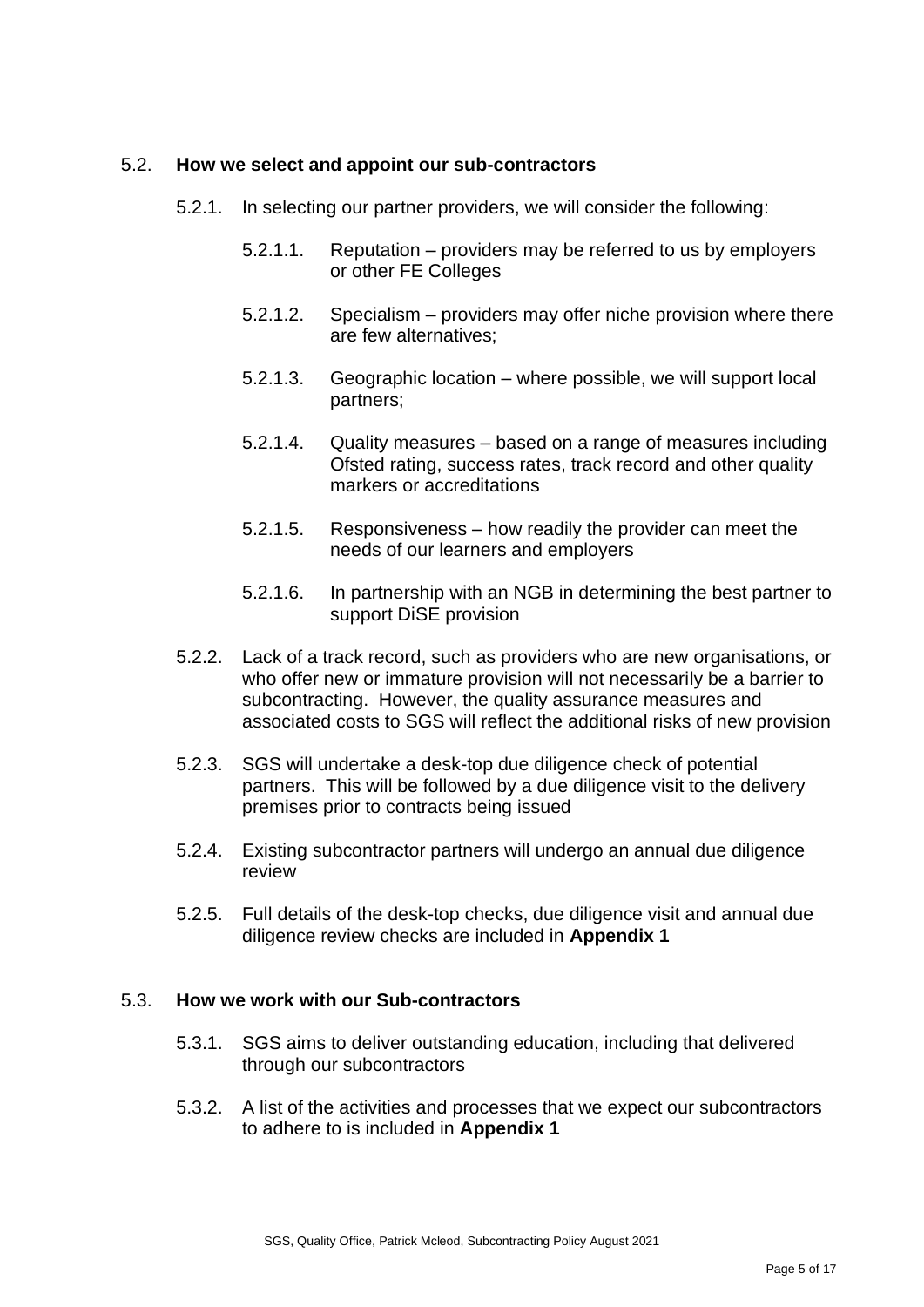- 5.3.3. A full list of the standard processes and quality assurance checks which SGS carries out to monitor subcontracted provision is included in **Appendix 3**
- 5.3.4. There is a comprehensive range of quality assurance measures of subcontracting, which are included in our standard subcontracting terms and in **Appendix 2**
- 5.3.5. SGS will apply a risk banding, A, B or C, to subcontracted provision, based on the partner experience, track record and the type of provision.
- 5.3.6. SGS will not enter into subcontracts for provision deemed to be high risk until measures are put in place to reduce the risk band to A, B or C.
- 5.3.7. Where there is a need for transfer of personal data between an organisation and the College, as controller or processor of personal data, the parties agree to enter into an appropriate data sharing agreement on standard contractual clauses. The data sharing agreement must be in place prior to the sharing of personal data and will seek to implement decision (EU) 2021/915 of 4 June 2021 between controllers and processors under Article 28(7) of Regulation (EU) 2016/679 of the European Parliament and of the Council and Article 29(7) of Regulation (EU) 2018/1725 of the European Parliament and of the Council.

# 5.4. **Quality Assurance**

- 5.4.1. This Policy positions subcontracted provision as a core part of college activity, to enable continuous improvements in the quality of teaching and learning for both the college and its sub-contractors
- 5.4.2. This will be achieved through the sharing of effective practice across the supply chain, for example, through the Self-Assessment Report (SAR) process

# 5.5. **Contribution to Improving Teaching and Learning**

- 5.5.1. SGS College prides itself on our approach to collaborative and partnership working. We regard subcontracting as a partnership arrangement where each partner can benefit from the strengths and share the best practices of the other
- 5.5.2. Our Quality Assurance processes aim to be supportive and will provide developmental feedback on how providers can improve. This includes, but is not limited to, lesson and assessor observations, MIS and data audits, learner and employer surveys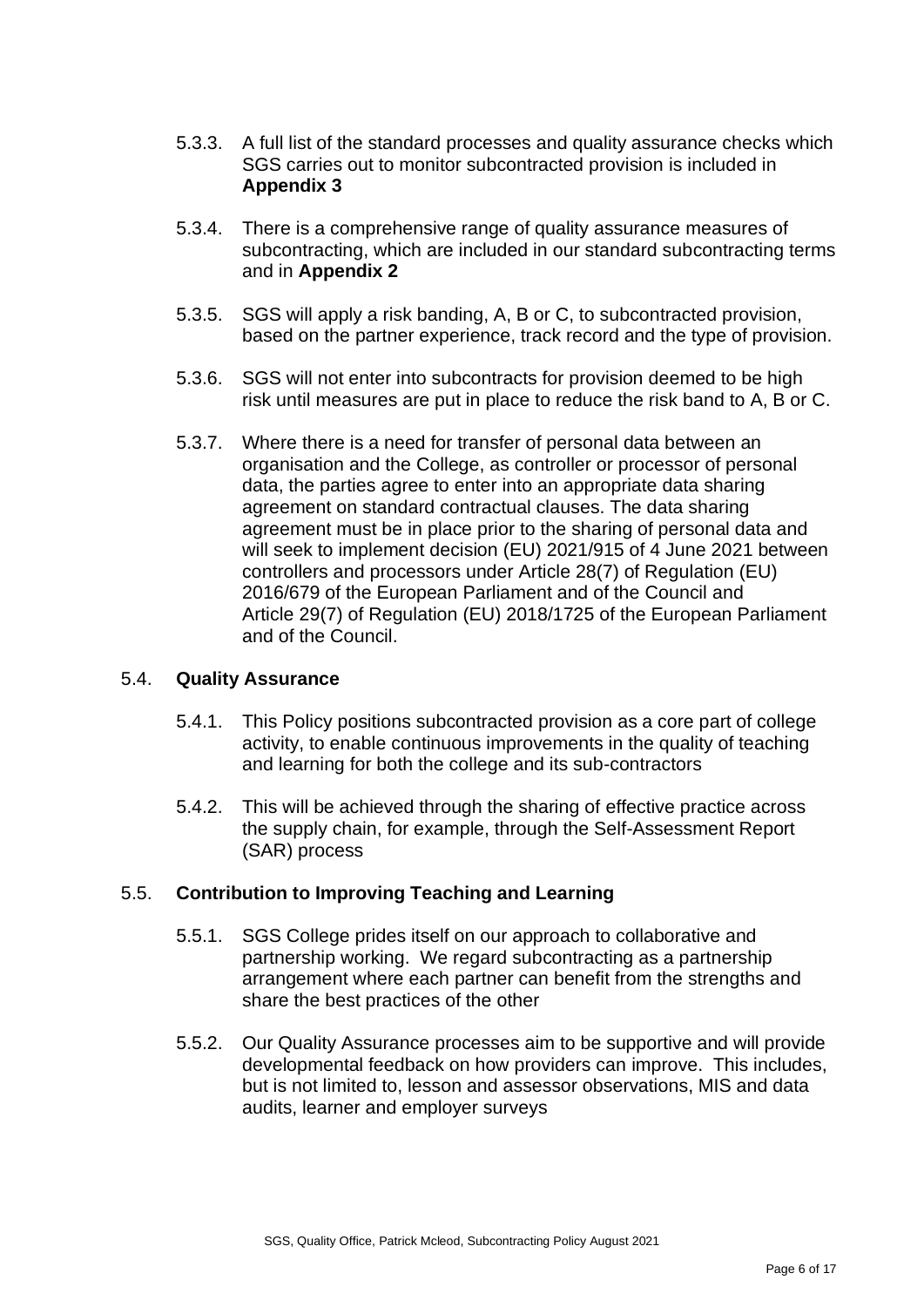5.5.3. Equally, SGS expects to benefit from good practices observed within partner organisations, which will be disseminated across SGS and to other partners

### 5.6. **Fees and Charges Structure**

- 5.6.1. SGS College provides a simple and transparent funding structure for partner providers
- 5.6.2. The college will retain an element of funding to cover SGS costs in supporting the sub-contracted provision. The amount retained will vary depending on costs to SGS in managing and quality-assuring the provision, determined by the volume of the provision and the risk rating of the provider.
- 5.6.3. SGS does not provide a management service to our subcontractor partners. The retained funding covers the costs to SGS to carry out a standard set of pre-contract due diligence checks, contract set-up and quality assurance processes to fulfil our obligations to the funding agency as the lead contract holder.
- 5.6.4. Details of how the risk, volume and fees are calculated are included in **Appendix 3**
- 5.6.5. SGS may retain a greater element of funding where the college incurs additional costs, for example to afford additional quality-monitoring visits as a consequence of poor performance
- 5.6.6. For business reasons, the college may choose to take a different fee, such as entering a new market, in which case this will be agreed by the College Principal and the subcontractor and published within the contract
- 5.6.7. The fee structure recognises the lower costs in sub-contracting with providers who are low risk.
- 5.6.8. In agreeing a subcontract, providers are agreeing to this policy
- 5.6.9. Additional quality assurance activities will result in the college retaining a larger element in accordance with our published list
- 5.6.10. The full list of standard activities and additional quality assurance measures and retained element are included in **Appendix 3**

# 5.7. **Payment Terms and Conditions**

5.7.1. The college will pay the subcontractor in accordance with the contract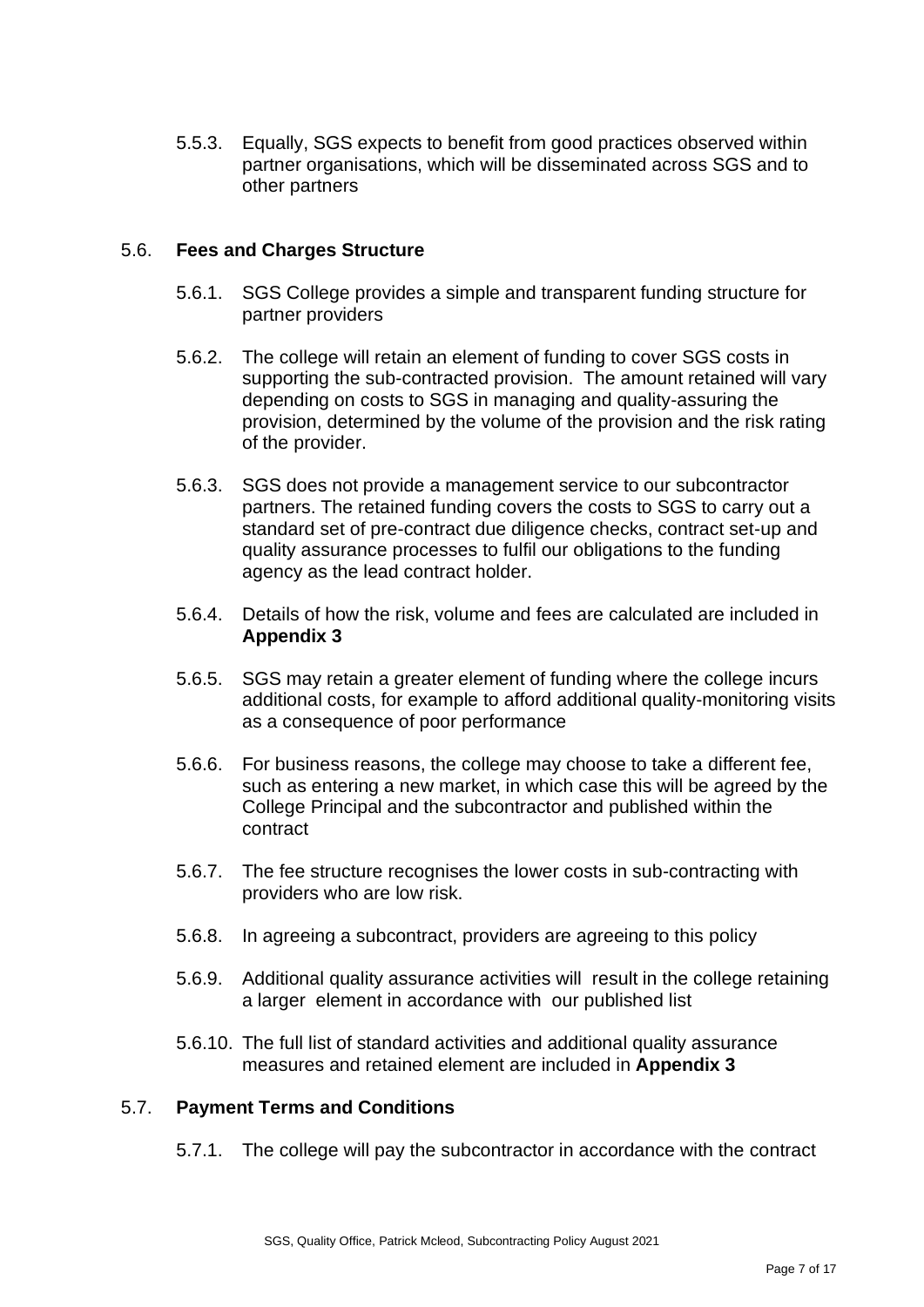- 5.7.2. The fee element will be based on the Individual Learning Record (ILR) amount and will be subject to any changes in funding policy
- 5.7.3. Payment will be in accordance with the standard SGS College terms and conditions, unless previously agreed otherwise in writing by the College Principal

# **6. Related Regulations, Guidance and Legislation**

- 6.1. SGS Financial Regulations
- 6.2. AoC/AELP Best Practice
- 6.3. ESFA Funding Rules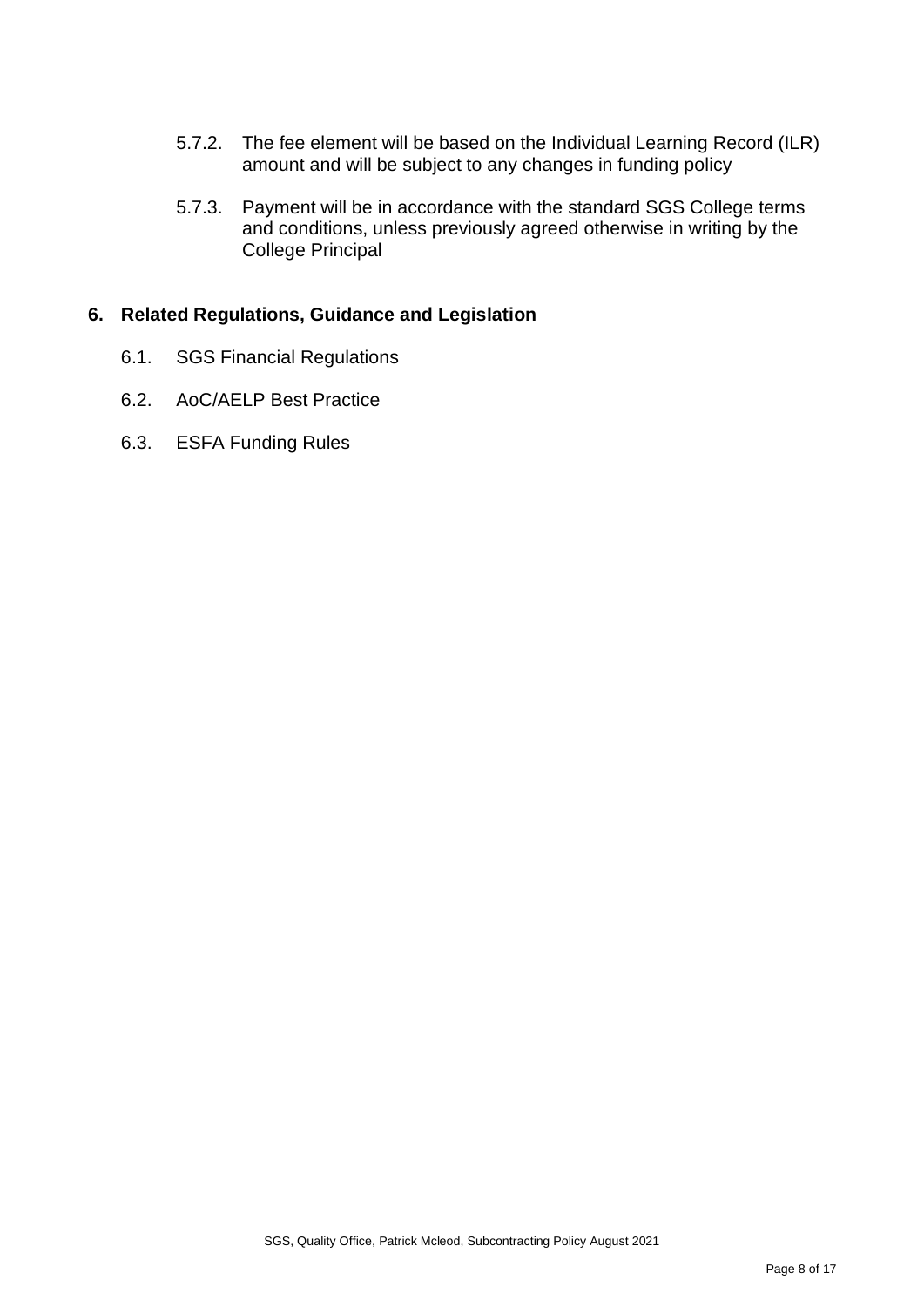# **Appendix 1. Due Diligence Checks and subcontracting requirements**

| Due Diligence documents required for<br>desk-top assessment                                                          | <b>Notes/SGS College Actions</b>                                                                                                 |
|----------------------------------------------------------------------------------------------------------------------|----------------------------------------------------------------------------------------------------------------------------------|
| Full legal name of organisation and<br>registered address                                                            | <b>Complete Companies House check</b>                                                                                            |
| Full names of all Directors/Trustees/Senior<br>Managers                                                              | <b>Complete Companies House check</b>                                                                                            |
| Copy of latest set of Audited Accounts                                                                               | To be reviewed by Director of Finance                                                                                            |
| Credit reference agency search                                                                                       | SGS will ensure additional contingency<br>plan is in place if subcontracting with<br>organisations with a low or very low rating |
| Checks that organisation is not linked to<br>any extremist organisations                                             | Web search                                                                                                                       |
| Declaration of interests form                                                                                        | Reviewed by Partnerships Manager and<br>referred to Principal if any conflicts                                                   |
| Evidence of registered on ROTO and<br><b>Register of Apprenticeship Training</b><br>Providers                        | Where combined contract values exceed<br>£100k                                                                                   |
| UK Provider reference no.                                                                                            | Register with https://www.ukrip.co.uk                                                                                            |
| Copy of most recent Ofsted Report                                                                                    | Require Grade $1 - 3$                                                                                                            |
| Copy of most recent Self-Assessment<br>Report (SAR) – where applicable                                               | Require Grade $1 - 3$                                                                                                            |
| CVs for all staff delivering training/<br>assessment                                                                 | To be reviewed by Human Resources<br>department                                                                                  |
| Copy of Contract of Employment/evidence<br>of Contract of Employment for all staff<br>delivering training/assessment | To be reviewed by Human Resources<br>department                                                                                  |
| CRB or DBS numbers for all staff delivering<br>training/assessment                                                   | To be reviewed by Human Resources<br>department                                                                                  |
| Copies of staff certificates for the<br>member(s) of staff responsible for<br>training/assessment                    | To be reviewed by Human Resources<br>department                                                                                  |
| Copy of Health & Safety Policy                                                                                       | To be reviewed by Health & Safety Advisor                                                                                        |
| <b>Copies of Risk Assessments</b>                                                                                    | To be reviewed by Health & Safety Advisor                                                                                        |
| Copy of Disaster Recovery Policy and<br>contingency plan                                                             | To be reviewed by Health & Safety Advisor                                                                                        |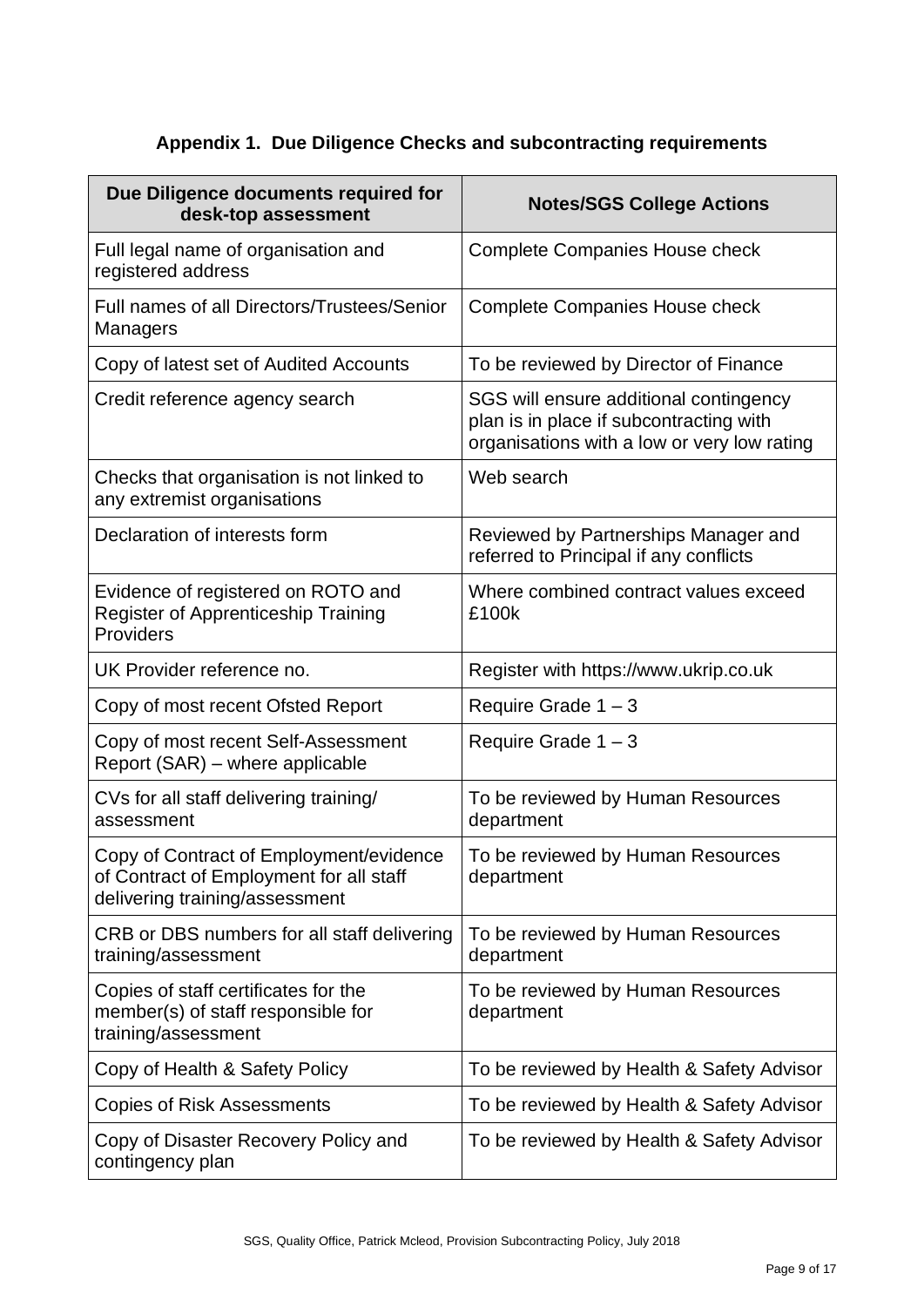| Due Diligence documents required for<br>desk-top assessment                     | <b>Notes/SGS College Actions</b>                                                                                                      |
|---------------------------------------------------------------------------------|---------------------------------------------------------------------------------------------------------------------------------------|
| Copy of Employer's/Public/Occupier's<br><b>Liability Insurance Certificate</b>  | Minimum £10 million for Employer's<br>Liability Insurance and £5 million for Public<br>Liability Insurance. Certificate to be in date |
| Evidence of Initial Advice and Guidance<br>(IAG) and IAG Policy                 | To be reviewed in line with SGS College<br>Policy                                                                                     |
| Copy of Complaints Procedure                                                    | To be reviewed in line with SGS College<br>Policy                                                                                     |
| Copy of Equality and Diversity Policy                                           | To be reviewed in line with SGS College<br>Policy and to meet requirements of Equality<br>Act 2010                                    |
| Details/Evidence of DDA Compliance                                              | To be reviewed in line with SGS College<br>Policy                                                                                     |
| Copy of Safeguarding Policy                                                     | To be reviewed by Heads of Learner<br><b>Services</b>                                                                                 |
| Copy of Sustainability Policy                                                   | To be reviewed in line with SGS College<br>Policy                                                                                     |
| <b>Copy of Mission Statement</b>                                                | To be reviewed in line with SGS College<br><b>Strategic Plan</b>                                                                      |
| Copy of Data Protection Policy                                                  | To be reviewed in line with SGS College<br>Policy                                                                                     |
| Copy of Awarding Body Centre Approval -<br>where appropriate                    | To match qualifications being delivered                                                                                               |
| Copy of most recent External/Standards<br>Verifiers Reports - where appropriate | To be reviewed for serious issues                                                                                                     |

The subcontractor will provide the following:

| <b>Required during Academic Year</b>                                                           | <b>Frequency/Due by</b>                                      |
|------------------------------------------------------------------------------------------------|--------------------------------------------------------------|
| Return signed contract and appendices                                                          | Before 1 <sup>st</sup> August/Start of delivery<br>programme |
| Complete a data sharing agreement                                                              | Before 1 <sup>st</sup> August/Start of delivery<br>programme |
| Deliver the Programme(s) in accordance<br>with SGS College's quality assurance<br>arrangements | In line with SGS College timetable                           |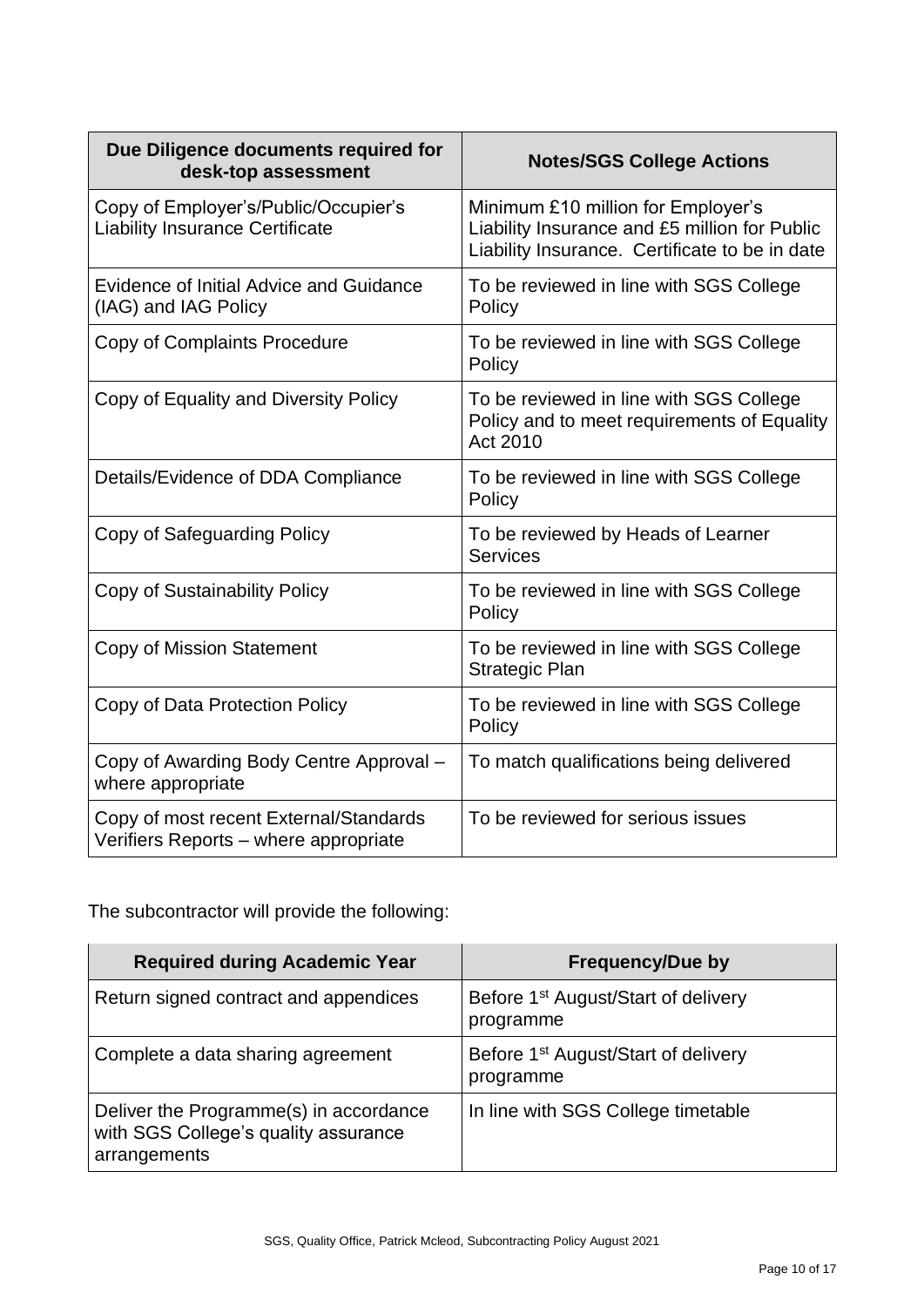| <b>Required during Academic Year</b>                                                                                                                                                                                                                 | <b>Frequency/Due by</b>                                                 |
|------------------------------------------------------------------------------------------------------------------------------------------------------------------------------------------------------------------------------------------------------|-------------------------------------------------------------------------|
| Self Assessment Reports in line with SGS<br>College's requirements                                                                                                                                                                                   | In line with SGS College timetable                                      |
| Learner achievement records                                                                                                                                                                                                                          | Within 2 weeks of achievement                                           |
| Signed and fully completed Enrolment<br>Form for each learner<br>- Copy of recent Benefits evidence if<br>claiming Fee Remission<br>- Copy of Passport, current Visas and<br>Home Office documentation for possible<br><b>International learners</b> | Within 2 weeks of the course commencing                                 |
| Full Registers or contact records (NVQs)                                                                                                                                                                                                             | Every half term (or as soon as a short<br>course ends)                  |
| Withdraw any learners who have missed<br>more than 4 consecutive weeks                                                                                                                                                                               | Within 1 month after missing 4 consecutive<br>weeks                     |
| Timetable of delivery, including session<br>times, venues and teaching staff                                                                                                                                                                         | Before course(s) commence                                               |
| Notify SGS College of any cancelled<br>sessions and planned absences, e.g. Trips,<br>etc.                                                                                                                                                            | By 9am for cancelled sessions and one<br>week prior to planned absences |
| Copies of achievement certificates as soon<br>as received from the Awarding Body                                                                                                                                                                     | As soon as received                                                     |
| Copies of all internal and external<br>verification reports                                                                                                                                                                                          | As soon as received                                                     |
| Feedback questionnaires from learners                                                                                                                                                                                                                | In line with SGS College timetable                                      |
| Raise invoices per agreed payment<br>amounts and schedule                                                                                                                                                                                            | Per agreed schedule                                                     |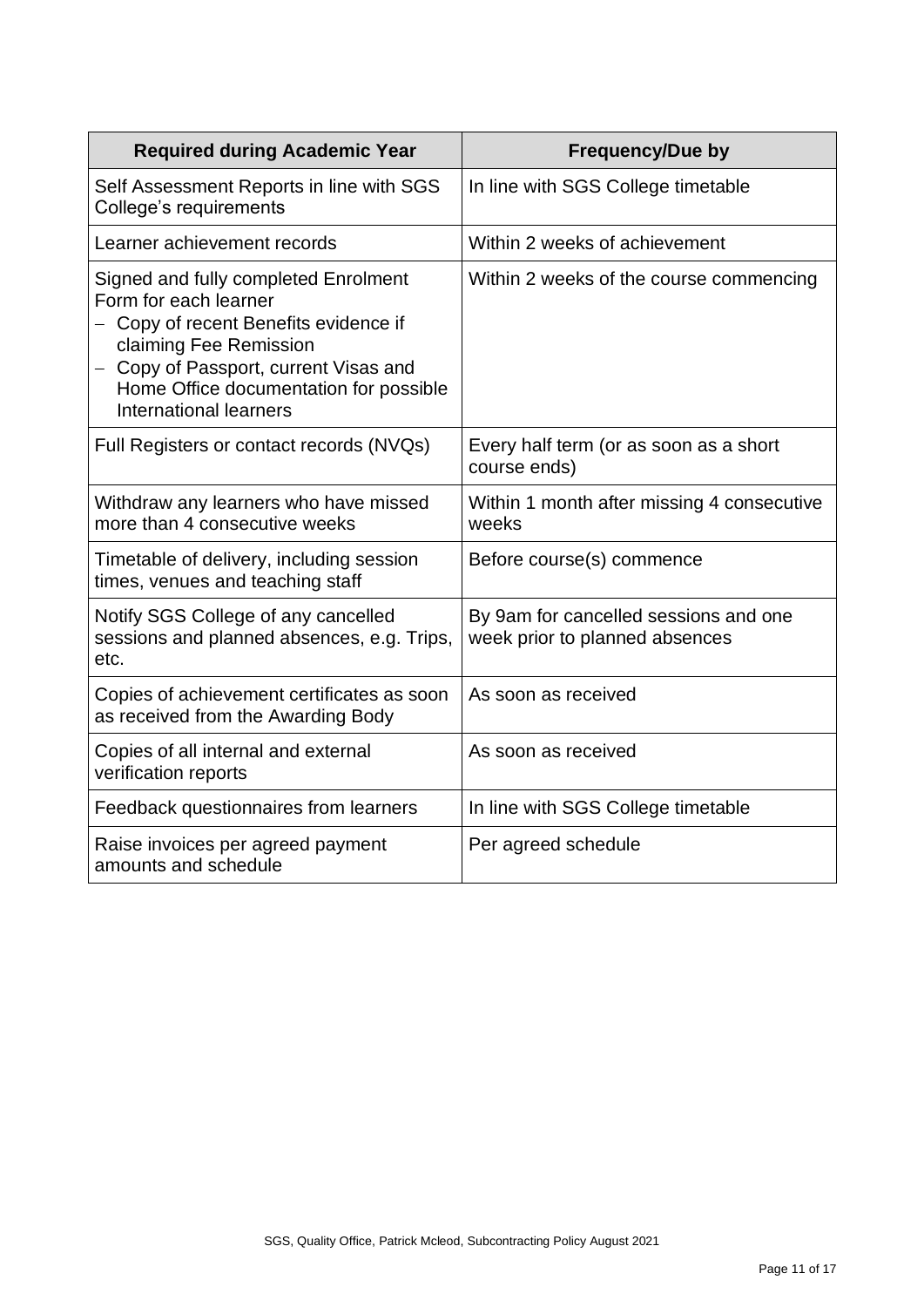# **Appendix 2. Quality Assurance Arrangements**

As a minimum, SGS College will carry out the following Quality Assurance Measures with subcontractors:

- Desk-top checks and due diligence visit for new providers
- Annual due diligence review for existing providers
- A minimum of 3 Quality Assurance visits per year, of which at least 1 site visit will be a short notice visit. SGS will provide an agenda for standard visits, short notice visits and desk-top monitoring.
- Band A partners a minimum of 3 Quality Assurance visits, of which 2 may be a remote desk-top monitoring visit.
- Band B partners a minimum of 3 Quality Assurance visits, of which 1 may be a remote desk-top monitoring visit.
- Band C partners a minimum of 4 Quality Assurance visits, of which 1 may be a remote desk-top monitoring visit.
- Termly Contract Management meetings. These meetings may coincide with Quality Assurance visits
- Annual survey of learners
- Annual survey of employers (if applicable)
- Annual audit of MIS Data, including enrolment forms and attendance records
- Annual review of learner documents, including tracking records, reviews and ILPs
- Annual review of the sub-contractor success rates, Self-Assessment process and Quality Improvement Plan

SGS College may carry out the following additional Quality Assurance measures, in accordance with SGS College's published Supply Chain Funding Element Structure

- Additional Standard or Short Notice visits
- Additional survey of learner or employer views
- **Lesson or Assessor observations**
- Staff CPD
- Consultancy from SGS College or other external consultant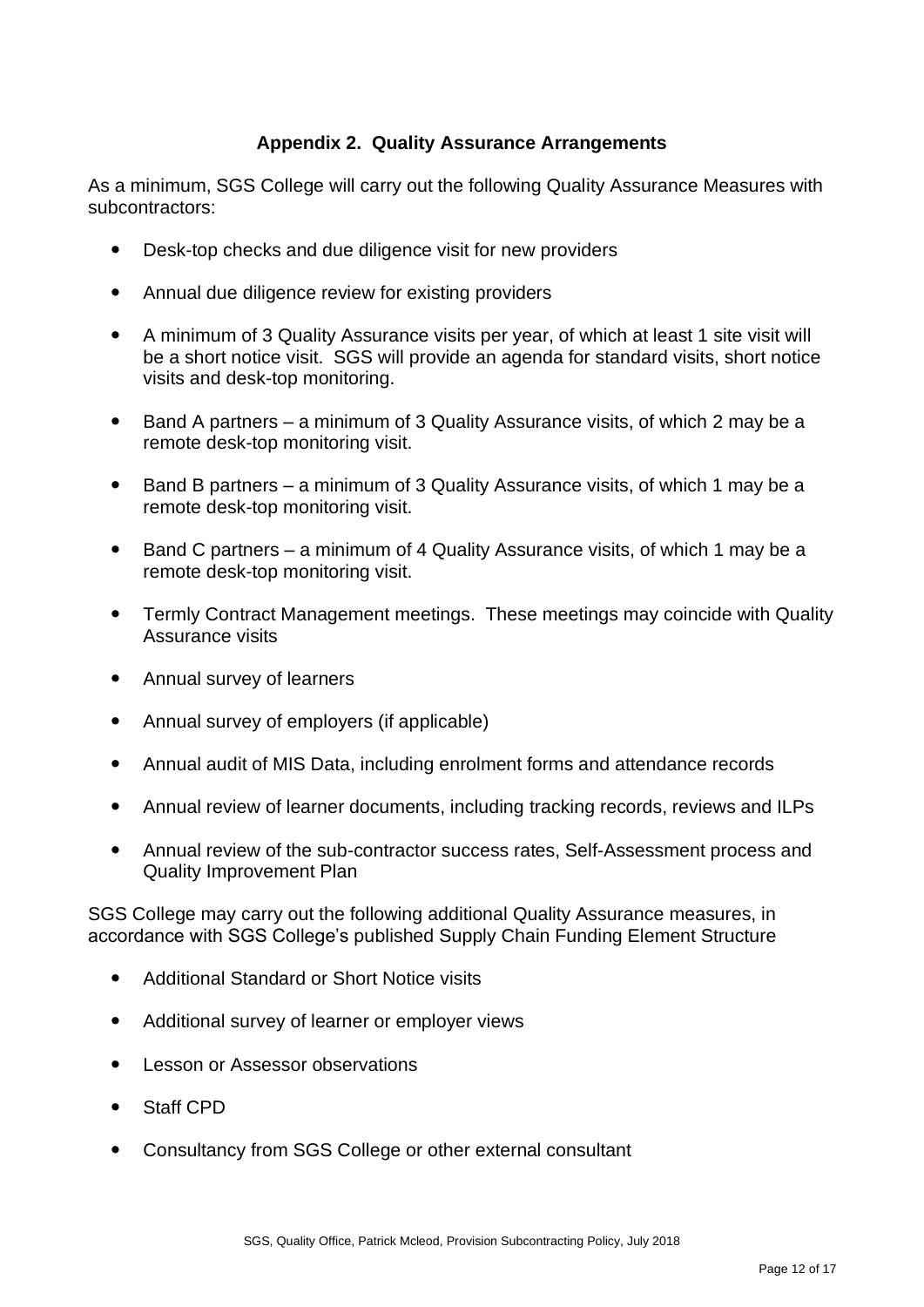# **Appendix 3. Funding Element Structure**

This structure takes account of the volume of provision, the risk rating of the provider and associated costs to SGS. The risk banding is determined from the following table:

|                                                            | <b>Risk Band</b>                                                                             |                                                                                    |                                                        |                                                               |  |
|------------------------------------------------------------|----------------------------------------------------------------------------------------------|------------------------------------------------------------------------------------|--------------------------------------------------------|---------------------------------------------------------------|--|
| <b>Performance</b><br><b>Indicator</b>                     | A                                                                                            | B                                                                                  | C                                                      | <b>Not</b><br><b>Measurable</b>                               |  |
|                                                            | 1                                                                                            | $\overline{2}$                                                                     | 3                                                      | 4                                                             |  |
| <b>Delivery</b><br>experience of<br>the sub-<br>contractor | More than 5 full<br>years                                                                    | 2 to 5 full years                                                                  | 1 to 2 full<br>years                                   | <b>No</b><br>experience                                       |  |
| Previous year's<br>success rate                            | 3% or more above<br>benchmark                                                                | Within $+$ or $= 2\%$<br>of benchmark                                              | More than 2%<br>below<br>benchmark                     | No previous<br>delivery<br>record                             |  |
| Ofsted or SAR<br>grading                                   | Grade 1 or 2                                                                                 | Grade 3                                                                            | Grade 4                                                | No Ofsted<br>grading or<br><b>SAR process</b>                 |  |
| Type of<br>Provision                                       | Lower risk e.g.<br><b>SGS</b> experience<br>plus overseeing<br>organisation (such<br>as NGB) | Medium risk e.g.<br><b>SGS</b> experienced<br>in managing this<br>type of delivery | Higher risk,<br>e.g. Distance<br>Learning              | Higher risk<br>provision plus<br>difficult client<br>group    |  |
| <b>SGS College</b><br>Audit and QA<br>measures             | Compliant and no<br>actions or<br>recommendations                                            | Mainly compliant<br>but<br>recommendations<br>to improve                           | Not compliant<br>and actions<br>required to<br>improve | No previous<br>audit or<br>excessive<br>actions to<br>improve |  |

# Risk Rating

| <b>Overall Score</b> | <b>Risk Band</b> |
|----------------------|------------------|
| $5 - 7$              | А                |
| $8 - 12$             | R                |
| $13 - 15$            | C                |
| 16+                  | High risk        |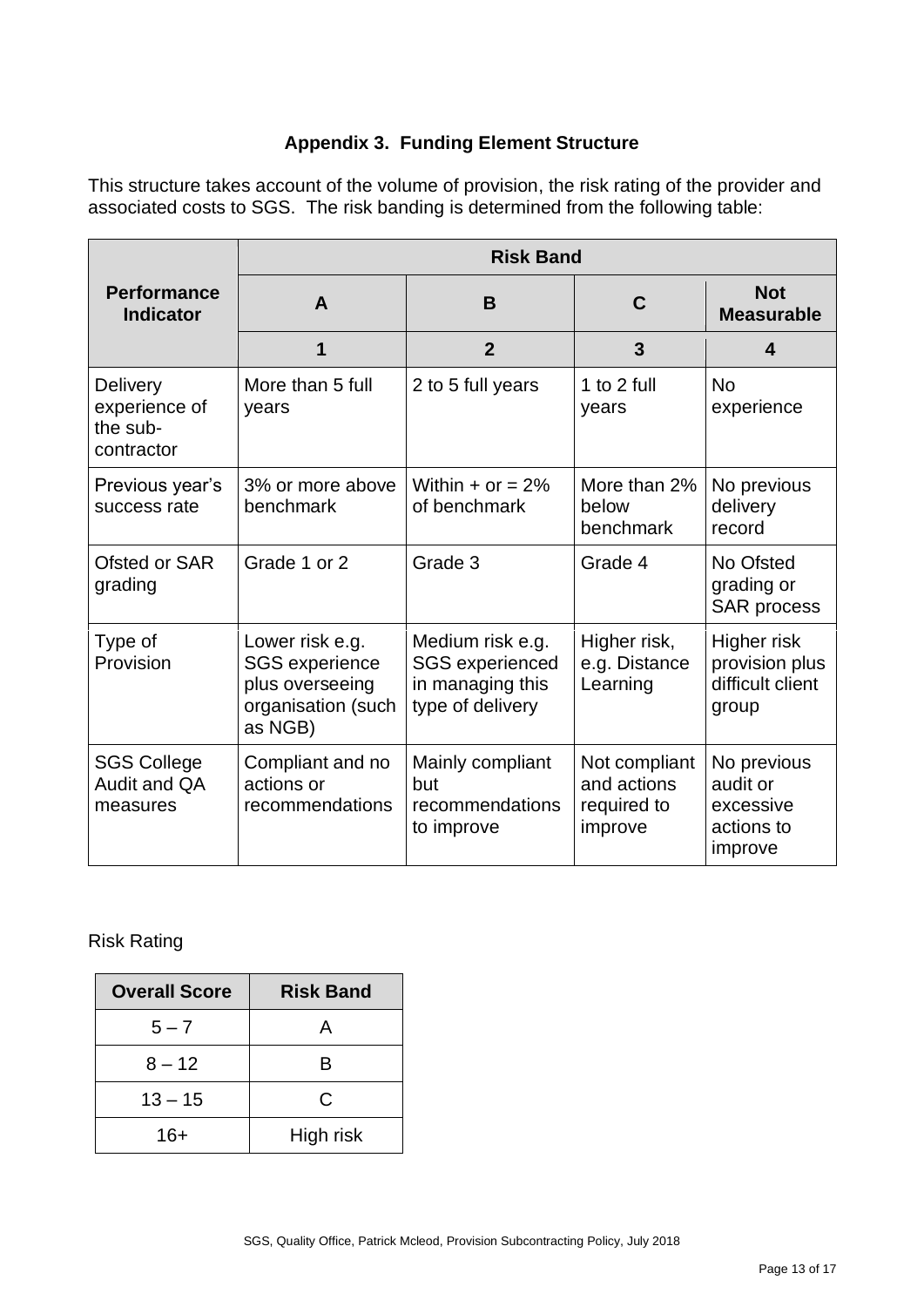| <b>Funding Element Retained for SGS Costs</b> |                     |     |     |  |
|-----------------------------------------------|---------------------|-----|-----|--|
|                                               | <b>Risk Banding</b> |     |     |  |
| <b>Volume</b>                                 | Α                   | В   | C   |  |
| <b>Under £50,000</b>                          | 18%                 | 22% | 25% |  |
| £50,000 - £100,000                            | 16.5%               | 20% | 22% |  |
| Over £100,000                                 | 15%                 | 18% | 22% |  |

The following activities are covered by the retained funding element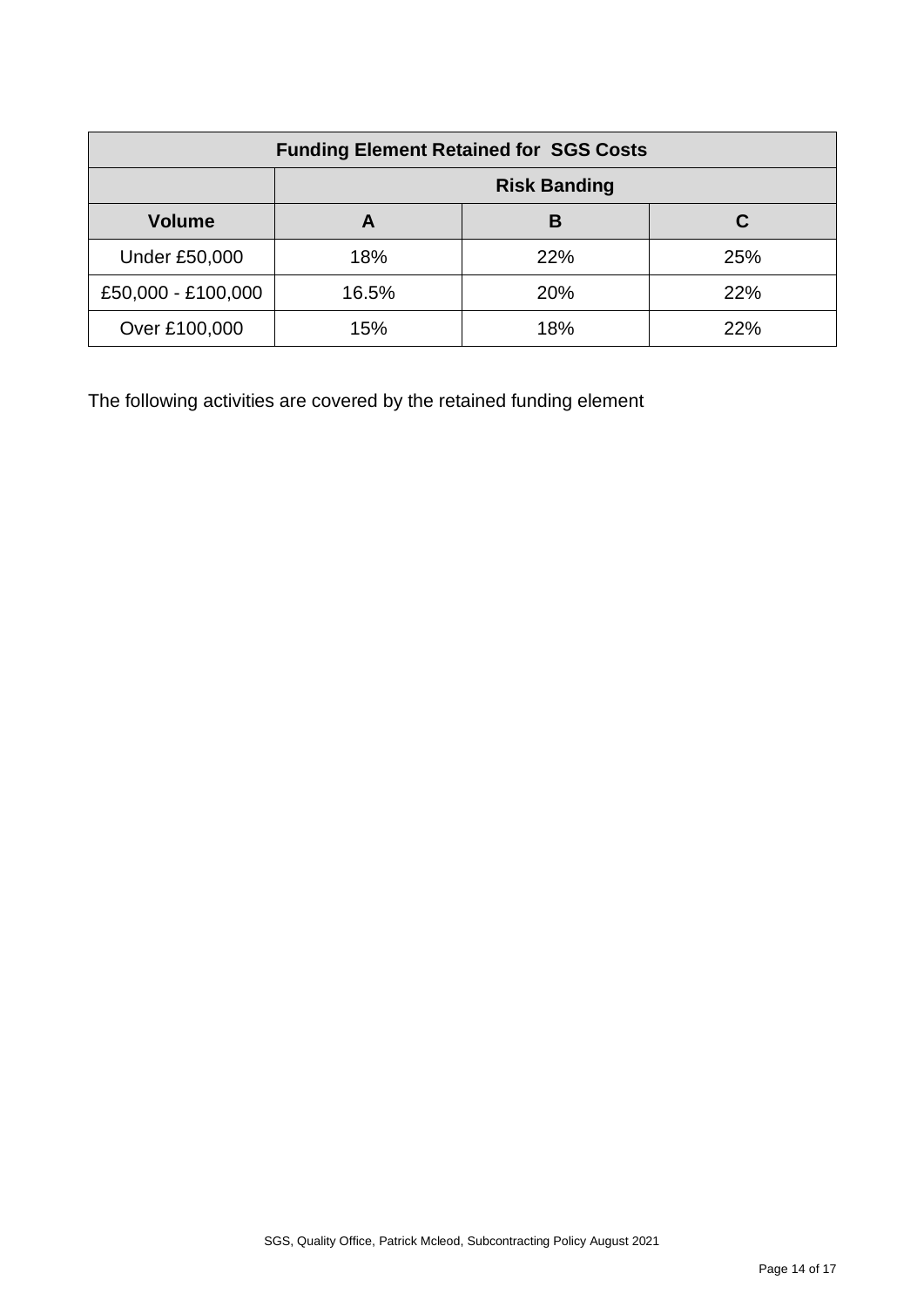| <b>Activity</b>                                                                                             | <b>Number/Frequency</b><br>included in standard<br>retained funding<br>element |  |  |  |
|-------------------------------------------------------------------------------------------------------------|--------------------------------------------------------------------------------|--|--|--|
| <b>Due-Diligence Processes</b>                                                                              |                                                                                |  |  |  |
| Due diligence desk-top checks                                                                               | 1 at set-up                                                                    |  |  |  |
| Due diligence visit                                                                                         | 1 per site, up to 3 sites                                                      |  |  |  |
| Annual due diligence review                                                                                 | 1 per year                                                                     |  |  |  |
| Issuing standard sub-contract agreement                                                                     | 1 per year                                                                     |  |  |  |
| Percentage of retained element for Due Diligence processes                                                  | 10%                                                                            |  |  |  |
| <b>MIS Processes</b>                                                                                        |                                                                                |  |  |  |
| Issuing SGS Document templates and forms to be used by the<br>sub-contractor                                | As and when amended                                                            |  |  |  |
| Agreeing use of sub-contractor templates and forms (if at least<br>as good as SGS Documents)                | 1 per year                                                                     |  |  |  |
| Entering learner data and amendments onto the ILR                                                           | All                                                                            |  |  |  |
| Entering attendance data and reconciling with ILR                                                           | All                                                                            |  |  |  |
| Calculating fees due and processing payments received                                                       | All                                                                            |  |  |  |
| Data-match checks with other main contractors with whom the<br>sub-contractor works                         | All                                                                            |  |  |  |
| Percentage of retained element for MIS Processes                                                            | 10%                                                                            |  |  |  |
| <b>Quality Assurance Processes</b>                                                                          |                                                                                |  |  |  |
| Quality Assurance visits and lesson/assessor observations                                                   | 3 per year                                                                     |  |  |  |
| Contract review meetings                                                                                    | 4 per year                                                                     |  |  |  |
| Annual survey of learners                                                                                   | 1 per year                                                                     |  |  |  |
| Annual survey of employers (if applicable)                                                                  | 1 per year                                                                     |  |  |  |
| Annual audit of MIS Data, including enrolment forms and<br>attendance records                               | 1 per year                                                                     |  |  |  |
| Review of learner documents, including tracking records,<br>reviews and ILPs                                | 3 per year                                                                     |  |  |  |
| Annual review of the sub-contractor success rates, Self-<br>Assessment process and Quality Improvement Plan | 1 per year                                                                     |  |  |  |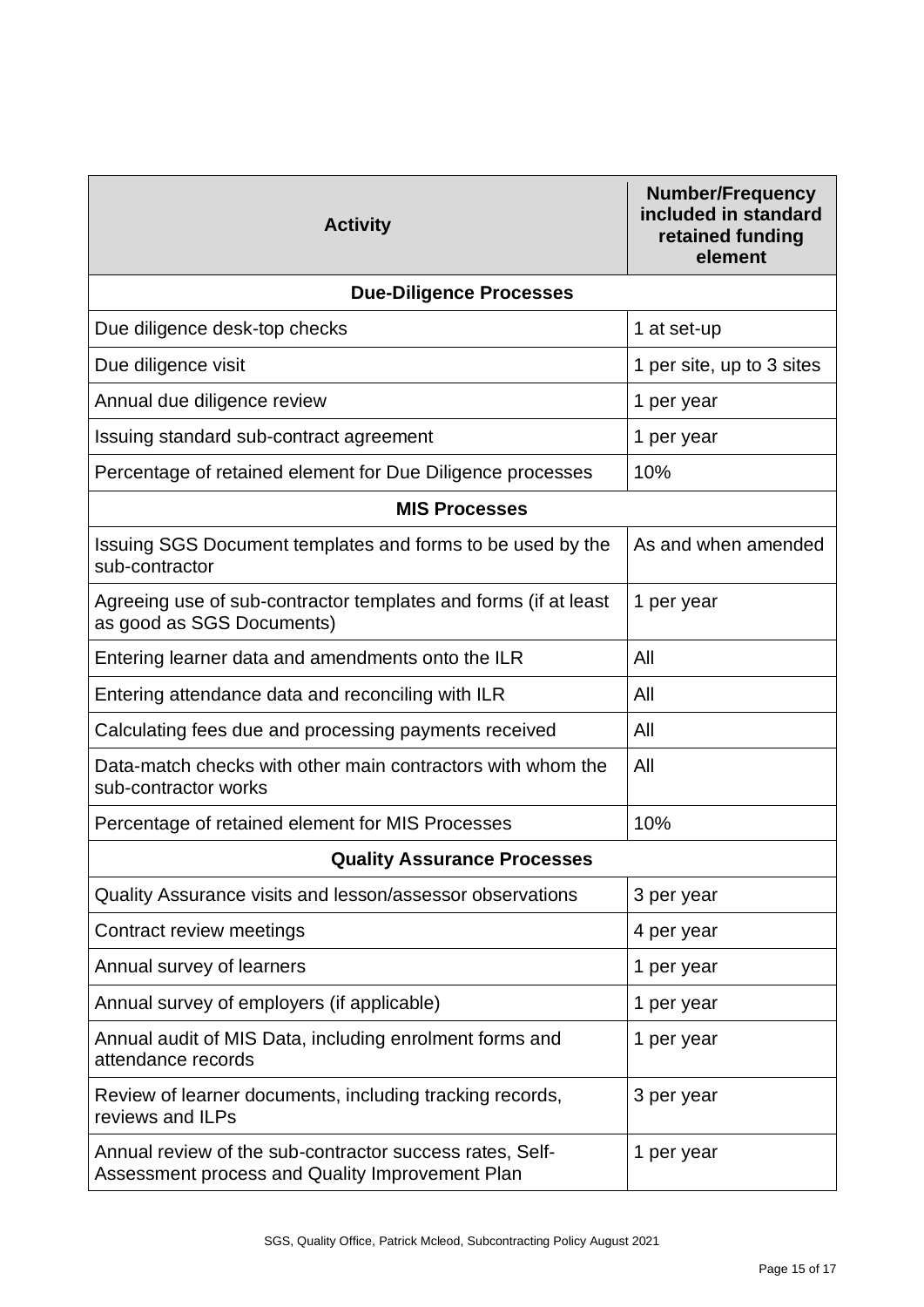| <b>Activity</b>                                                                                                                     | <b>Number/Frequency</b><br>included in standard<br>retained funding<br>element   |
|-------------------------------------------------------------------------------------------------------------------------------------|----------------------------------------------------------------------------------|
| Incorporate the sub-contractor provision within the SGS College<br>Self-Assessment process                                          | Annually                                                                         |
| Providing helpline and email support through the partnership<br>manager                                                             | Typically 1 or 2 phone<br>calls or emails per<br>week, more for new<br>providers |
| Sub-contractor staff to attend SGS College CPD activity (if<br>undertaken within own institution evidence to be provided to<br>SGS) | Mandatory training<br>within SGS or own<br>institution                           |
| Use of SGS College VLE to post learner materials                                                                                    |                                                                                  |
| Percentage of retained fee for Quality Assurance Processes                                                                          | 80%                                                                              |

The following costs will be added to the funding element retained if SGS incurs additional costs to address poor performance or to reduce risk

| <b>Activity</b>                                                                                                   | <b>Cost to Sub-contractor</b>    |  |
|-------------------------------------------------------------------------------------------------------------------|----------------------------------|--|
| <b>Pre-Contract Processes</b>                                                                                     |                                  |  |
| Additional due diligence investigation, e.g. to<br>investigate financial records or take additional<br>references | £40 per hour                     |  |
| Produce action plan as result of unsatisfactory due<br>diligence checks or visit                                  | £40 per hour                     |  |
| Additional due diligence visit to monitor improvements                                                            | £40 per hour                     |  |
| Additional due diligence visit due to additional delivery<br><b>locations</b>                                     | £40 per hour plus transport cost |  |